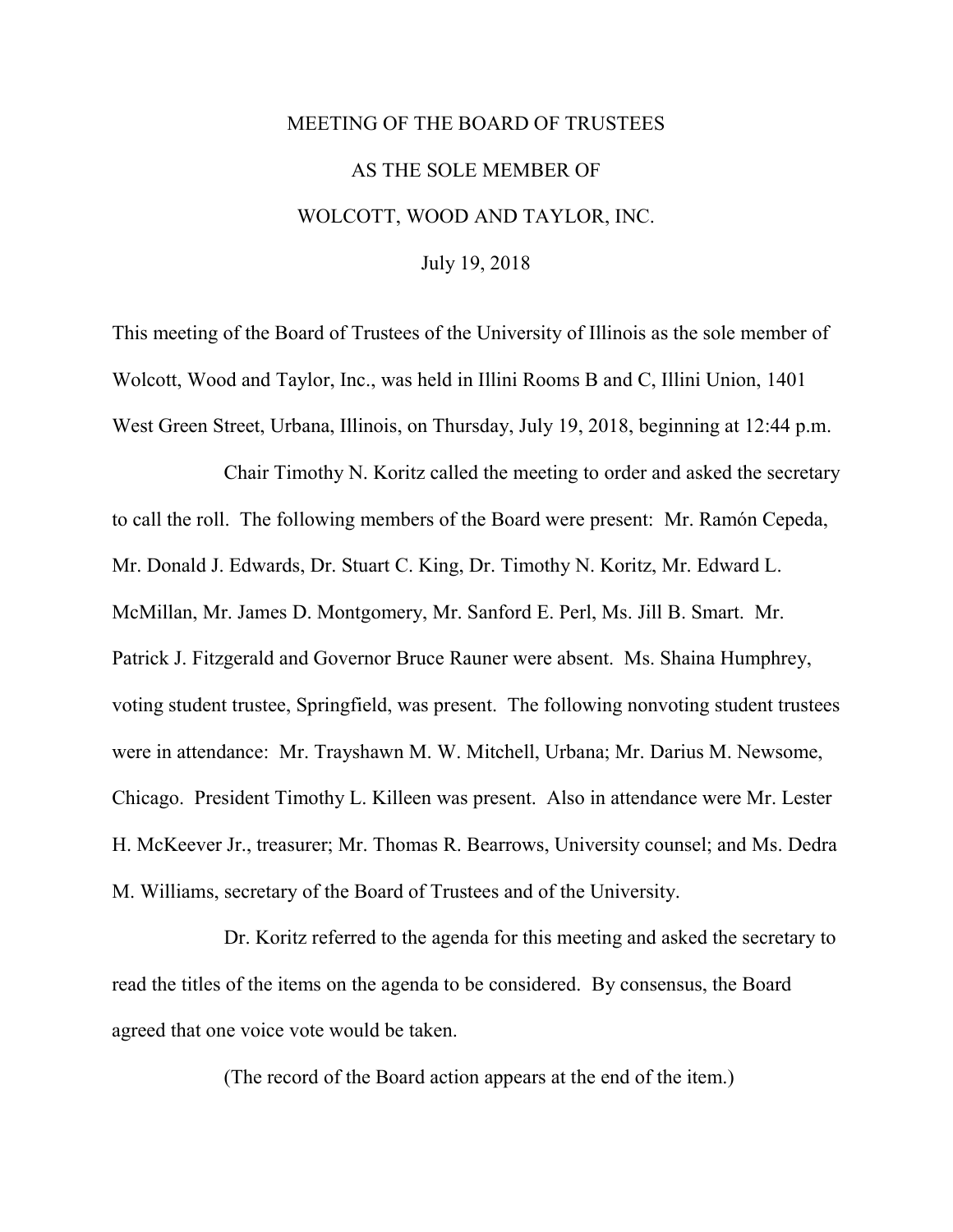Approve Minutes of Wolcott, Wood and Taylor, Inc., Meeting

(1) The secretary presents for approval the minutes of the Wolcott, Wood and Taylor, Inc., meeting of July 13, 2017.

On motion of Mr. Mitchell, seconded by Mr. Montgomery, these minutes were approved.

Appoint President of Wolcott, Wood and Taylor, Inc., Chicago

(2) Pursuant to Article II, Section 2.2(c) of the Bylaws of Wolcott, Wood and Taylor, Inc. ("WWT"), the Board of Trustees of the University of Illinois, as the sole member of WWT, has the authority to approve the nomination of the president of WWT.

Section 5.1 of the WWT Bylaws provides for a president of WWT, and Section 5.4 of the WWT Bylaws describes the duties of the president. Dr. Frank Goldberg has served with distinction as the president of WWT since April 2015. Dr. Goldberg has indicated his intention to significantly reduce his effort affecting both his roles as president of WWT and as chief business officer of the University of Illinois Physicians Group. The board of directors of WWT (the "WWT Board") has determined that good stewardship requires the continuation of the position of president of WWT, as described in the bylaws.

The WWT Board has determined that Ms. Lisa Lenz has ably and capably served as the chief operating officer of WWT since May 2016 and has the requisite skills and abilities to serve in the role of president. Ms. Lenz has over 20 years of Medical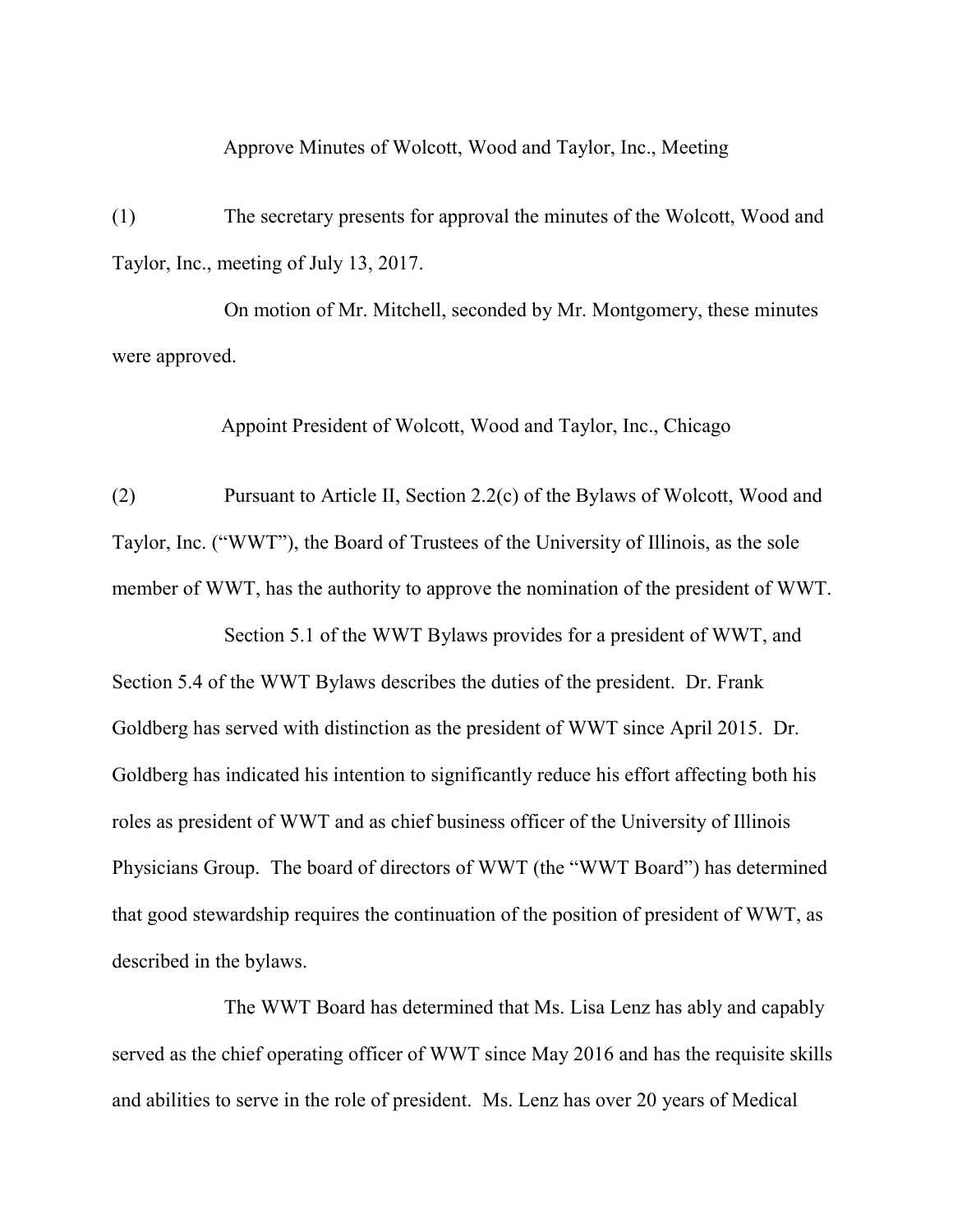Group and Hospital Revenue Cycle leadership experience, including both the front and back ends of the revenue cycle. Ms. Lenz has an MBA from the Kellogg Graduate School of Management of Northwestern University and has the CMPE designation (Certified Medical Practice Executive) from the Medical Group Management Association.

At a WWT Board meeting on March 29, 2018, the WWT Board voted to nominate Ms. Lisa Lenz as president of WWT. The WWT Board recommends approval by the Board of Trustees of the nomination of Ms. Lisa Lenz as president of WWT. As the sole member of WWT, the Board of Trustees hereby appoints Ms. Lisa Lenz as president of the corporation effective immediately.

The Board action recommended in this item complies in all material respects with applicable State and federal laws, University of Illinois *Statutes, The General Rules Concerning University Organization and Procedure*, and Board of Trustees policies and directives.

On motion of Mr. Mitchell, seconded by Mr. Montgomery, this appointment was approved.

Dr. Koritz stated that the annual report of Wolcott, Wood and Taylor, Inc. (materials on file with the secretary) had been submitted and made available to members of the Board. He then asked for a motion to adjourn the meeting.

## MOTION TO ADJOURN MEETING